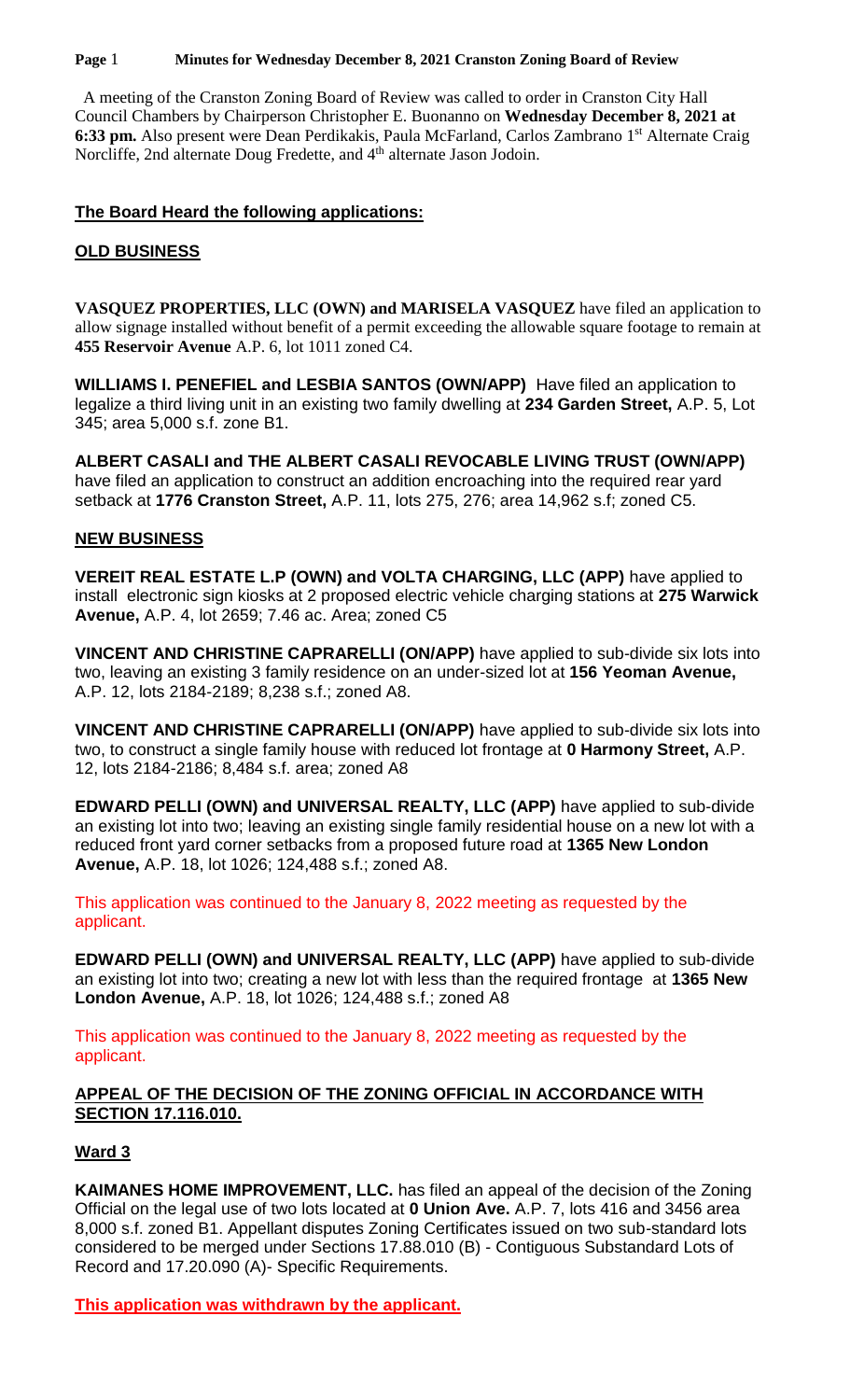### **OLD BUSINESS**

# **Ward 2**

**VASQUEZ PROPERTIES, LLC (OWN) and MARISELA VASQUEZ** have filed an application to allow signage installed without benefit of a permit exceeding the allowable square footage to remain at **455 Reservoir Avenue** A.P. 6, lot 1011 zoned C4. Applicant seeks relief per Sections; 17.92.010 Variance, Section 17.72.010 (C) (4) Table 17.72.010 (5) Signs. Application filed 8/11/2021 Nicholas Hemond, Esq.

On a motion made by Ms. McFarland and seconded by Mr. Perdakakis, the Board voted unanimously to **Approve** this application as presented at the meeting.

The Board made their decision based on the following findings of fact :

#### **FINDING OF FACT:**

1. The applicant installed, without permits, two (2) new internally illuminated wall signs for a real estate office that exceed the 30 ft2 maximum in C-4 zoning. The sign facing Reservoir Avenue is 56 ft (28' x 2') and the sign facing Pleasant Street is 43 ft2 (16' x 2'-8"). Both signs were installed without benefit of a permit.

- 2. A freestanding sign was also installed on an existing sign pole without benefit of a permit. The sign is 30 ft2 (3' x 5' per side) which complies with zoning. However, the sign hangs over the sidewalk/right-of-way and this issue is yet to be resolved, but is not part of this variance application.
- 3. The wall sign facing Reservoir Avenue extends for 28' of the 30' wide building and therefore is disproportionate / oversized in relationship to the building.
- 4. The wall sign facing Pleasant Street has a backing with the height of 2'-8" extending several inches above and below the lettering. The backing material is dark and generally blends into the building materials (aluminum siding), but is technically part of the sign area calculation. The height of the letters appears to be less than 2'. If the backing were not included in the calculation, the sign may comply with the 30 ft2 area maximum. Additionally, this side of the building facing Pleasant Street is 63' and therefore the sign is not disproportionate / oversized in relationship to the building.
- 5. The applicant has stated that they believe the signs are an important component of their business plan to ensure the signs are visible to pedestrians and drivers. There is no reason to believe that compliant signage would not accomplish the desired result.
- 6. The Comprehensive Plan calls for guidelines for signage and streetscape improvements, but does not provide detail or clear direction on what the guidelines would regulate or prohibit. In the absence of such, there are no significant inconsistencies in the proposal with the Comprehensive Plan.
- 7. The applicant testified about her business and there were no objectors to the application.

In this case, applying the facts above to the standard for a variance, the Board further finds that the application involves a hardship that is due to the unique characteristics of the property, and is not due to a physical or economic disability of the applicant, that the hardship does not result primarily from the desire of the applicant to realize greater financial gain, will not alter the general character of the surrounding area or impair the intent or purpose of the Zoning Ordinance or the comprehensive plan, and is the least relief necessary. In granting a variance the subject land the Applicant met the requirements of the Zoning Code and relief per Section 17.92.010, and Section 17.72.010-Signs

#### **Ward 2**

**WILLIAMS I. PENEFIEL and LESBIA SANTOS (OWN/APP)** Have filed an application to legalize a third living unit in an existing two family dwelling at **234 Garden Street,** A.P. 5, Lot 345; area 5,000 s.f. zone B1. Applicant seeks relief per 17.92.010 Variance, Sections 17.20.090(A) Specific Requirements; 17.20.120 Schedule of Intensity Regulations. Application filed 9/2/21. John S. DiBona Esq.

On a motion made by Mr. Norcliffe and seconded by Ms. McFarland, the Board voted unanimously to **Approve** this application as presented at the meeting.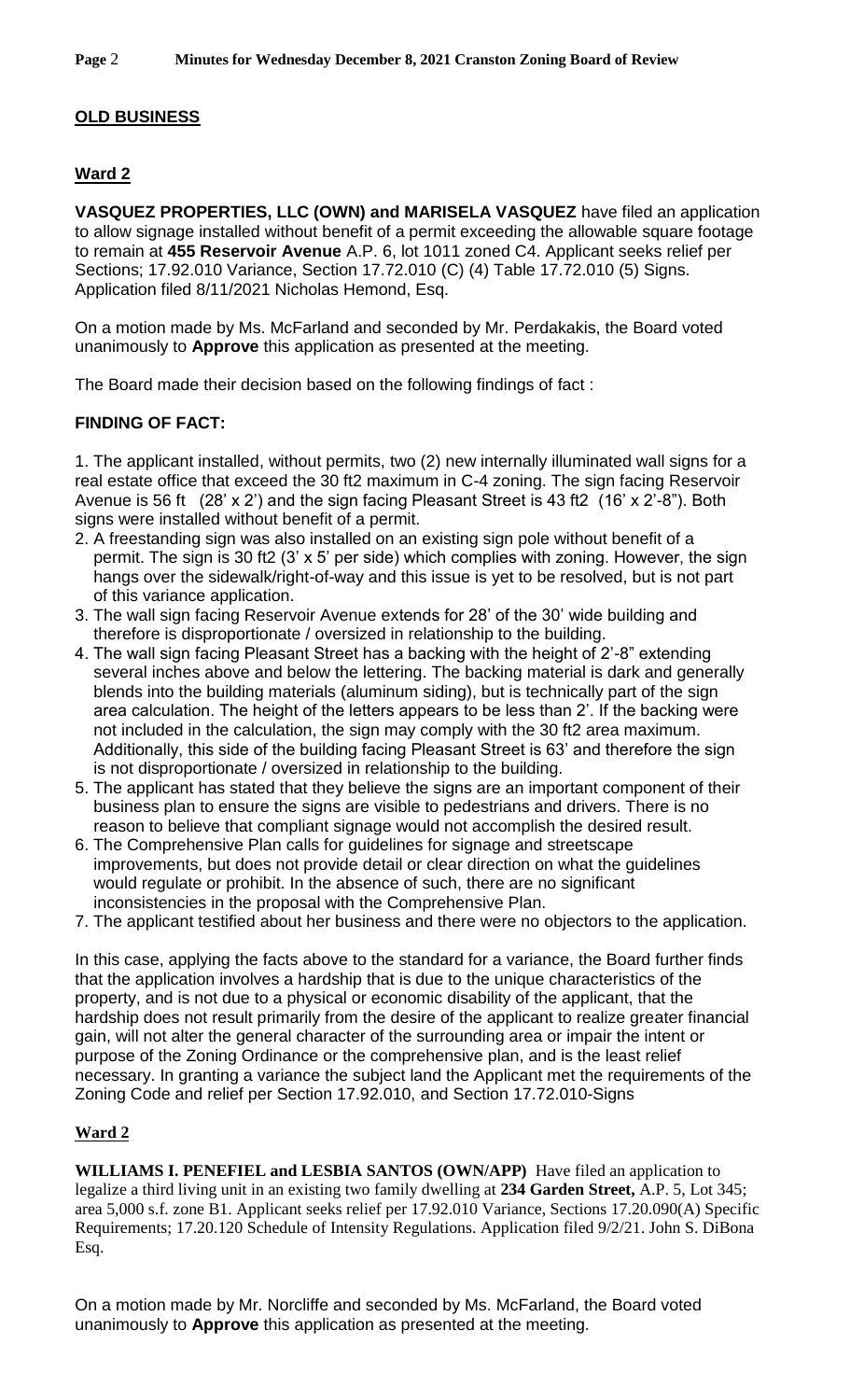The Board made their decision based on the following findings of fact:

# **FINDINGS OF FACT**:

- 1. City records indicate that the subject property was a legal nonconforming two-family residence as of 3/16/2009. The property was converted to a three-family dwelling sometime between that date and 7/20/2010, when city records assess the property as a three-family. There are no records of a building permit or zoning relief for the conversion.
- 2. The City's records show that the owner/applicant purchased the property in 2020, well after the two-family was illegally converted into a three-family.
- 3. The subject property is 5,000 ft2. the Code requires a minimum lot area 8,000 ft2 for two-family dwelling and, if three-family dwellings were an allowed use in B-1 zones, would require 14,000 ft2 of lot area for the third dwelling unit.
- 4. The Survey Plan provided by the applicant demonstrates that there is more than sufficient existing off-street parking on-site (6 spaces are required).
- 5. The Comprehensive Plan Future Land Use Map (FLUM) designates the property as single/Two-Family Residential Less Than 10.89 Units/Acre. The proposed density is 26.14 units/acre. The proposed use and the proposed density are inconsistent with the FLUM.
- 6. There are 5 three-family, 19 two-family and 52 single-family dwellings within a 400' radius. The average lot area of the 5 three-family homes is 5,165 ft2 although 4 of the 5 are 5,000 ft2. The legalization of a third dwelling unit would not be out of character with the surrounding area.
- 7. The Cranston Comprehensive Plan's Housing Element supports the development of housing stock in Eastern Cranston. This proposal is does not create sprawl and requires no environmental disturbance or extension of roadways or utilities and is therefore generally consistent with smart growth policies.
- 8. The proposal is consistent with several policies in the Comprehensive Plan, including but not limited to HG-4, HP-4.1, HP-4.6 and other excerpts addressing the inconsistency between zoning and existing lots of record. Specifically, the Comprehensive Plan HA-5 on page 70 recommends the city "Enable existing nonconforming two and three-family unit dwellings to be modified, maintained and improved within the existing neighborhoods."
- 9. There is no reason to suggest that the third dwelling unit has been or would have a negative impact on the neighborhood.
- 10. The applicant testified about the application and there were no objectors to the application

In this case, applying the facts above to the standard for a variance, the Board further finds that the application involves a hardship that is due to the unique characteristics of the property, and is not due to a physical or economic disability of the applicant, that the hardship does not result primarily from the desire of the applicant to realize greater financial gain, will not alter the general character of the surrounding area or impair the intent or purpose of the Zoning Ordinance or the comprehensive plan, and is the least relief necessary. In granting a variance the subject land the Applicant met the requirements of the Zoning Code and relief per Section 17.92.010, and Sections 17.20.120-Schedule of Intensity Regulations, Sections 17.20.090(A) Specific Requirements.

# **Ward 5**

**ALBERT CASALI and THE ALBERT CASALI REVOCABLE LIVING TRUST (OWN/APP)**  have filed an application to construct an addition encroaching into the required rear yard setback at **1776 Cranston Street,** A.P. 11, lots 275, 276; area 14,962 s.f; zoned C5. Applicant seeks relief per Section 17.92.010-Variance; Sections 17.20.120- Schedule of Intensity Regulations; Application filed 10/12/2021. John S. DiBona, Esq.

Chairman Buonanno recused himself from this matter citing a conflict as an abutter's representative. Ms. McFarland chaired this application.

On a motion made by Mr. Perdakakis and seconded by Mr. Zambrano, the Board voted unanimously to **Approve** this application as presented at the meeting.

The Board made their decision based on the following findings of fact:

#### **FINDINGS OF FACT:**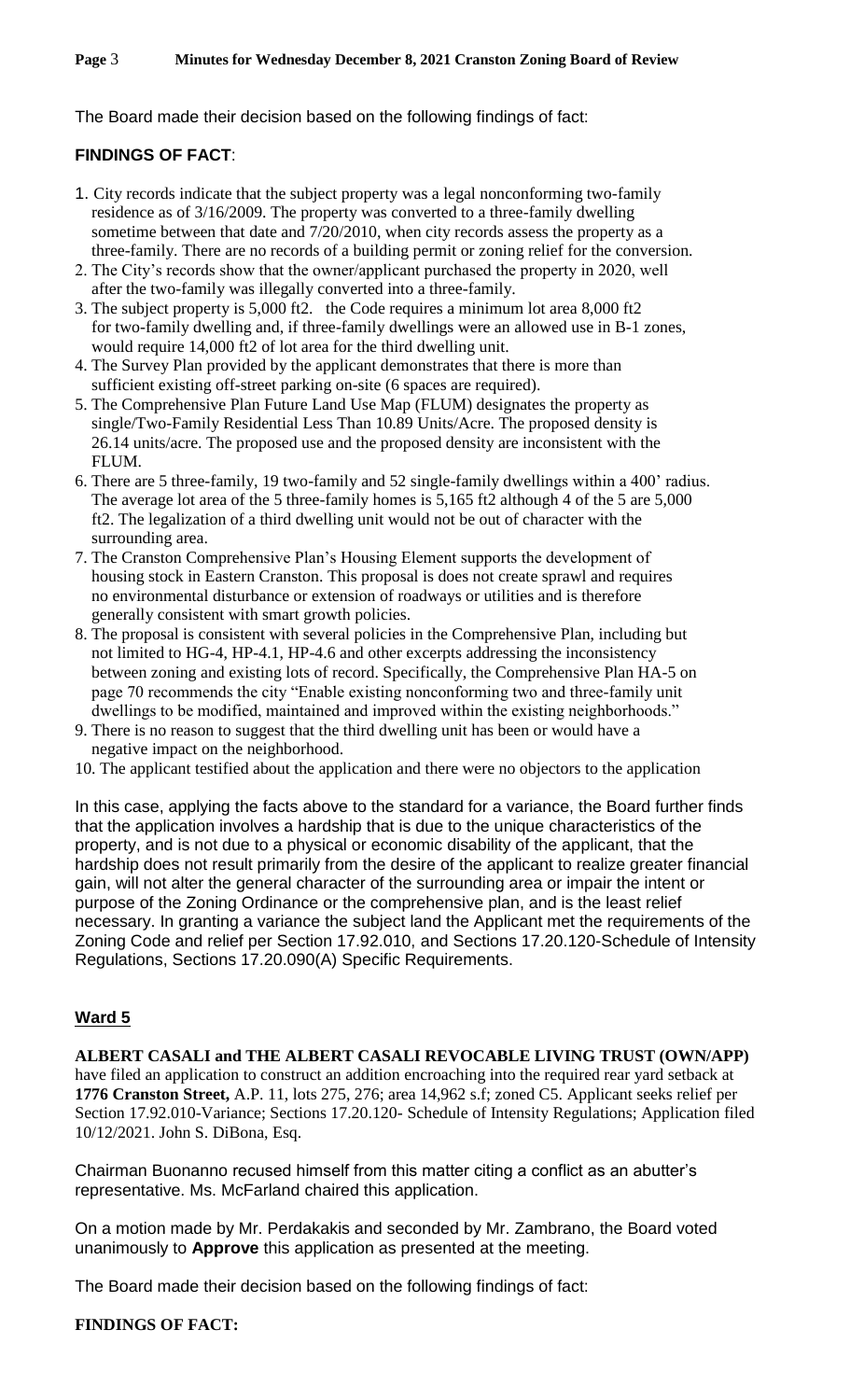- 1. The applicant is proposing to construct a 25 ft X40 ft (total 1,000 sqft) singe-story addition to the rear of an existing 2,750 sqft commercial building in a C-5 zone. The proposed addition encroaches 10 feet into the 20 foot setback.
- 2. The existing use of the building (retail liquor store) is consistent with the zoning provision of C-5 zone and the Comprehensive Plan Future Land Use Map designation of Neighborhood Commercial/Services.
- 3. The property to the rear of the subject property is owned by the State of Rhode Island and is utilized as an existing bike path. It should be noted that the edge of the actual paved bike path is approximately 40 feet from the edge of the subject property (with existing vegetation between the path and property line) and approximately 50 feet from the proposed addition. The proposed addition does not appear to create an aesthetic or massing concern from the perspective of users of the bike path.
- 4. The private property nearest to the proposed addition is directly to the south and is occupied by a non-conforming, multi-family residential structure within a C-5 zone (Highway Commercial).
- 5. The applicant has revised their site plan to remove all proposed parking spaces from the abutting state property. All proposed improvements and required parking spaces are being maintained on the subject property owned by the liquor store.
- 6. The existing building plus proposed additions totals 3,760 sqft of building area, which results in a requirement of 13 parking spaces.
	- The total amount of required parking spaces for this proposal is 13 space. The applicant is showing a total of 18 parking spaces located entirely on the subject property, therefore the applicant has provided more parking then required by code.
- 7. The Cranston Comprehensive Plan's Future Land Use Map designates the subject parcels as "Neighborhood Commercial/Services". The proposed use and density of the proposed addition is in conformance with the Future Land Use Map.
- 8. The applicant testified about the proposal and there were no objections to the application.

In this case, applying the facts above to the standard for a variance, the Board further finds that the application involves a hardship that is due to the unique characteristics of the property, and is not due to a physical or economic disability of the applicant, that the hardship does not result primarily from the desire of the applicant to realize greater financial gain, will not alter the general character of the surrounding area or impair the intent or purpose of the Zoning Ordinance or the comprehensive plan, and is the least relief necessary. In granting a variance the subject land the Applicant met the requirements of the Zoning Code and relief per Section 17.92.010, and Sections 17.20.120-Schedule of Intensity **Regulations** 

# **Ward 1**

**VEREIT REAL ESTATE L.P (OWN) and VOLTA CHARGING, LLC (APP)** have applied to install electronic sign kiosks at 2 proposed electric vehicle charging stations at **275 Warwick Avenue,** A.P. 4, lot 2659; 7.46 ac. Area; zoned C5. Applicant seeks relief per Section 17.92.010-Variance; 17.72.010 (6) - Signs. Application filed 10/26/2021. Edward D. Pare, Jr., Esq.

On a motion made by Ms. McFarland and seconded by Mr. Perdakakis, the Board voted unanimously to **Approve** this application **with conditions** as presented at the meeting.

# **CONDITIONS:**

- 1. Screens shall have a minimum of 15 second change rate.
- 2. No animation / static display only
- 3. Lighting to dim at dusk
- 4. Display and charging operable only during store hours.

The Board made their decision based on the following findings of fact:

#### **FINDINGS OF FACT:**

1. The applicant proposes to install two new monument-style electric vehicle charging stations in the Stop & Shop parking lot which trigger relief from use requirements within Section 17.20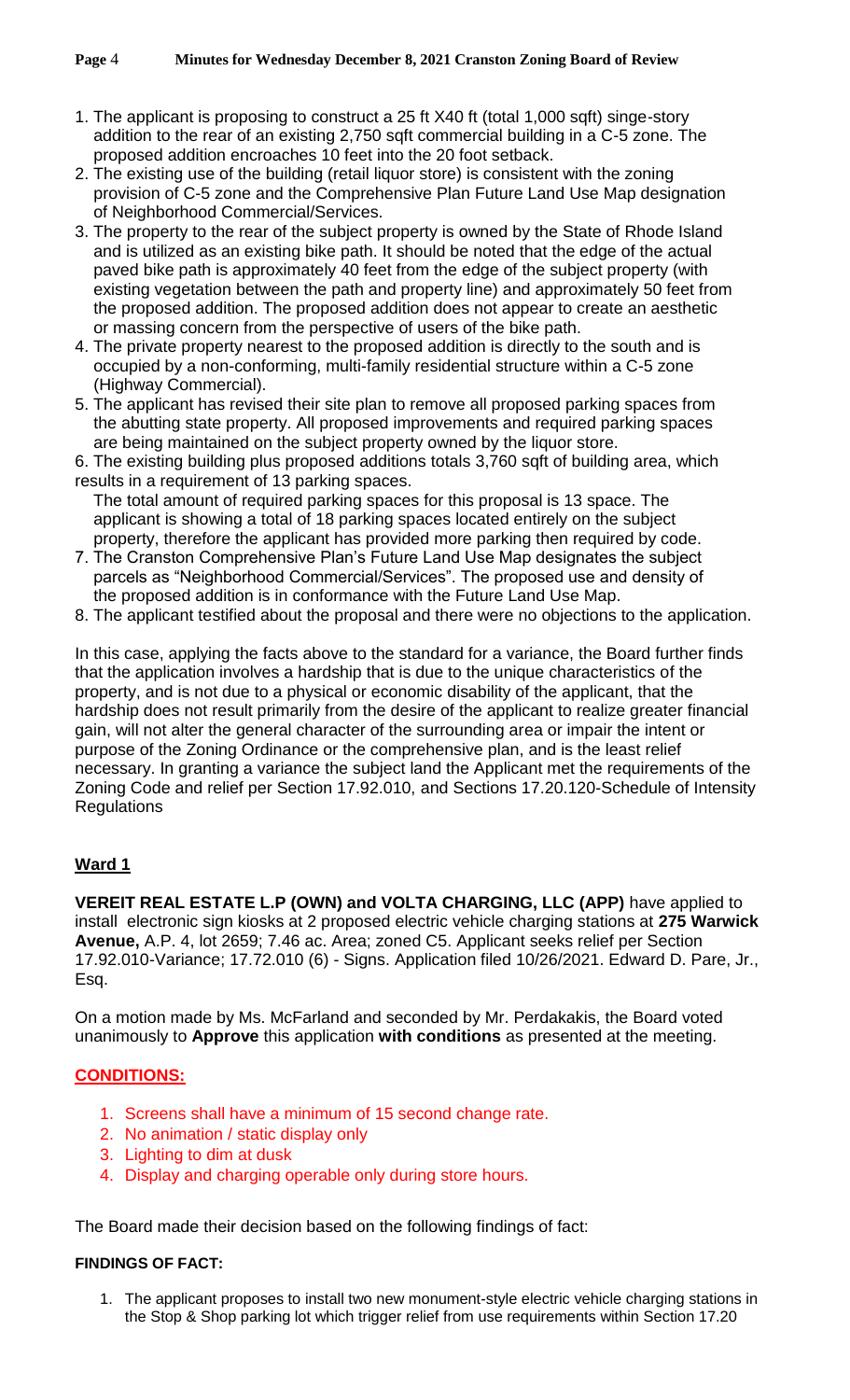#### **Page** 5 **Minutes for Wednesday December 8, 2021 Cranston Zoning Board of Review**

(Permitted Uses) of the zoning code as well as dimensional requirements within Section 17.72 (Signs) of the zoning code.

- 2. The applicant itemized specific relief requests in their application form, namely the following elements:
	- o Permitted Uses (Sections 17.20.010 and 17.20.030)
		- Electric vehicle charging stations are not named as a permitted use in the Schedule of Uses for the C-5 zone. The applicant argues that the charging stations should be considered full-service fuel stations, which is a permitted use in the C-5 zone.
	- o Signs (Sections 17.72.010 and 17.72.010(6))
		- The charging units, by virtue of their built-in LED screen to be used for advertising, also function as monument signs; the height of the units (7 feet) exceeds the 4-foot maximum height allowed for monument signs in a C-5 zone. Additionally, animated LED signs are not explicitly allowed under the zoning code.
- 3. The applicant clarified that the animated LED signage component of the charging units would display static images. The LED screens would be backlit, similarly to flat-screen televisions.
- 4. The Board reviewed the written documentation submitted by the applicant.

In this case, applying the facts above to the standard for a variance, the Board further finds that the application involves a hardship that is due to the unique characteristics of the property, and is not due to a physical or economic disability of the applicant, that the hardship does not result primarily from the desire of the applicant to realize greater financial gain, will not alter the general character of the surrounding area or impair the intent or purpose of the Zoning Ordinance or the comprehensive plan, and is the least relief necessary. In granting a variance the subject land the Applicant met the requirements of the Zoning Code and relief per Section 17.92.010, and Section 17.72.010 (6) -Signs

# **Ward 5**

**VINCENT AND CHRISTINE CAPRARELLI (ON/APP)** have applied to sub-divide six lots into two, leaving an existing 3 family residence on an under-sized lot at **156 Yeoman Avenue,**  A.P. 12, lots 2184-2189; 8,238 s.f.; zoned A8. Applicant seeks relief per Section 17.92.010- Variance; Sections 17.20.120- Schedule of Intensity Regulations; 17.20.090 (A) - Specific Requirements. Application filed 10/28/2021. Joseph A. Sciacca, Esq

On a motion made by Mr. Norcliffe and seconded by Mr. Perdakakis, the Board voted unanimously to **Approve** this application as presented at the meeting.

The Board made their decision based on the following findings of fact:

#### **FINDINGS OF FACT:**

- 1. The property has an existing legal nonconforming three-family residence, consistent with a Zoning Certificate issued by the City on 11/5/21.
- 2. The total area of the 6 subject lots is  $16,722$  ft<sup>2</sup>. The Code requires a minimum lot area 8,000 ft<sup>2</sup> in A-8 zoning. Proposed Lot A is 8,238 ft<sup>2</sup> and Lot B is 8,484 ft<sup>2</sup>, however, because Lot A is host to an existing three-family dwelling it requires a minimum of 14,000 ft<sup>2</sup>.
- 3. The new proposed lot line dividing Lot A from Lot B creates a 10' encroachment of the existing residence into the 20' rear yard setback on Lot A. However, the "rear" of the dwelling acts more as a side yard to Lot B, and side yards only require a 10' setback in A-8 zones.
- 4. Relief for the existing three-family use is not required, despite relief being required for the reduction of lot area. The three-family is a legal nonconforming use and there is no proposed change to the use as part of the application.
- 5. The new single family residence would be consistent with the character of the neighborhood which consists of single and two-family residences.
- 6. The east side of proposed Lot B abuts an unimproved right-of-way, Woodside Street. It is unlikely that this right-of way will be built to public street standards based on the anticipated cost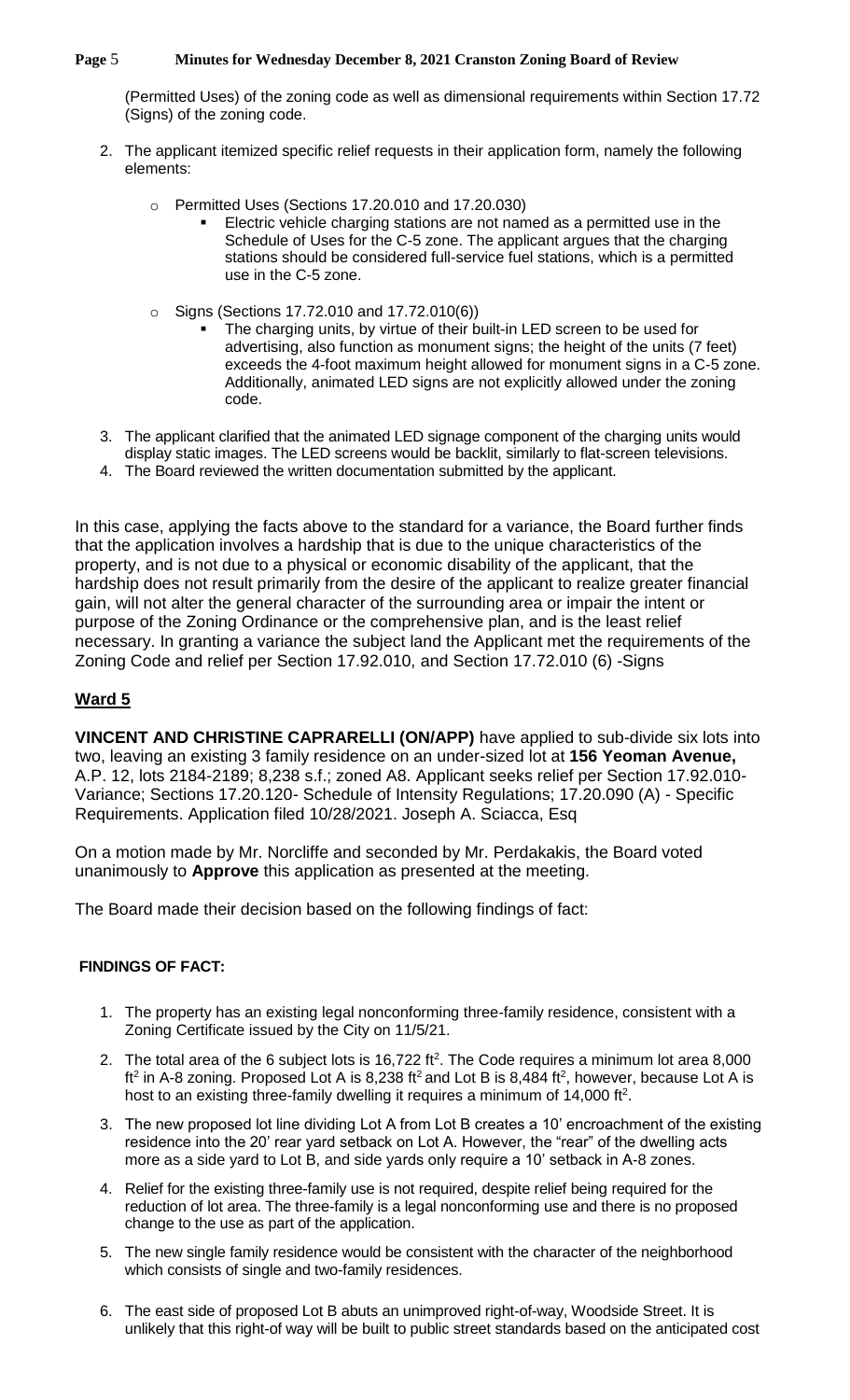#### **Page** 6 **Minutes for Wednesday December 8, 2021 Cranston Zoning Board of Review**

of extending the roads and utilities to the unimproved parcels. If it does get built, it would add street frontage and thereby bring the parcel into conformity.

- 7. The Cranston Comprehensive Plan's Housing Element supports the development of housing stock in Eastern Cranston. This proposal does not create sprawl, requires very minimal disturbance with only a minor extension of water utilities.
- 8. The Comprehensive Plan Future Land Use Map (FLUM) designates the property as Single-Family Residential 7.26 to 3.64 Units/Acre. The proposed density is 10.42 units/acre. The proposed density is inconsistent with the FLUM. However, it is the existing three-family dwelling that causes the inconsistency. The proposed new lot has a proposed density of 5.13 units/acre, which is consistent with the FLUM.
- 9. Relief would have a positive impact in the City. Cranston has a significant housing shortage and this unit would be consistent with the Comprehensive Plan goals of creating housing stock and housing choices in the city, specifically infill units in Eastern Cranston.
- 10. The proposal is consistent with several policies in the Comprehensive Plan, including but not limited to HG-4, HP-4.1, HP-4.6 and other excerpts addressing the inconsistency between zoning and existing lots of record. HA-5 on page 70 recommends the city "Enable existing nonconforming two and three-family unit dwellings to be modified, maintained and improved within the existing neighborhoods."
- 11. There is no reason to suggest that the reduced land area for the three-family dwelling would have a negative impact on the neighborhood. The land that would become Lot B is currently vegetated and appears largely unused by the current residents, except for some additional parking and a very small garden area, so the conveyance of this area to create a new lot does not significantly impact the existing conditions on Lot A.
- 12. The Code requires 6 parking spaces and also requires parking for multifamily uses to allow vehicles to enter and exit in a forward motion. The plan shows 6 spaces are provided.
- 13. The applicant testified about the application and the legal standards for granting a variance.
- 14. There were no objectors to this application

In this case, applying the facts above to the standard for a variance, the Board further finds that the application involves a hardship that is due to the unique characteristics of the property, and is not due to a physical or economic disability of the applicant, that the hardship does not result primarily from the desire of the applicant to realize greater financial gain, will not alter the general character of the surrounding area or impair the intent or purpose of the Zoning Ordinance or the comprehensive plan, and is the least relief necessary. In granting a variance the subject land the Applicant met the requirements of the Zoning Code and relief per Section 17.92.010, and Sections 17.20.120-Schedule of Intensity Regulations, Sections 17.20.090(A) Specific Requirements.

**VINCENT AND CHRISTINE CAPRARELLI (ON/APP)** have applied to sub-divide six lots into two, to construct a single family house with reduced lot frontage at **0 Harmony Street,** A.P. 12, lots 2184-2186; 8,484 s.f. area; zoned A8. Applicant seeks relief per Section 17.92.010- Variance; Sections 17.20.120- Schedule of Intensity Regulations; Application filed 10/28/2021. Joseph A. Sciacca, Esq

On a motion made by Mr. Perdakakis and seconded by Mr Zambrano, the Board voted unanimously to **Approve** this application as presented at the meeting.

The Board made their decision based on the following findings of fact: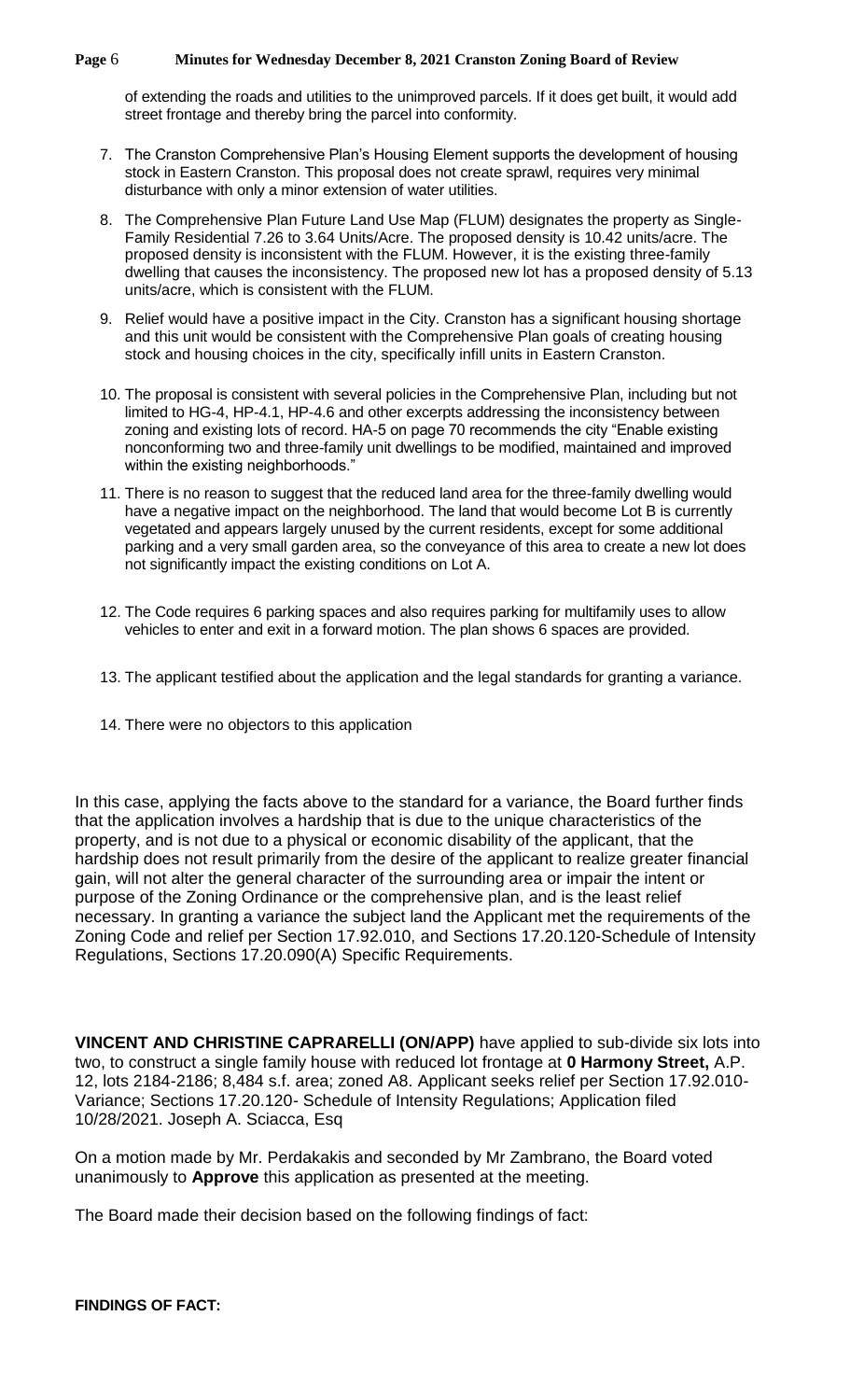#### **Page** 7 **Minutes for Wednesday December 8, 2021 Cranston Zoning Board of Review**

- 1. The property has an existing legal nonconforming three-family residence, consistent with a Zoning Certificate issued by the City on 11/5/21.
- 2. The total area of the 6 subject lots is  $16,722$  ft<sup>2</sup>. The Code requires a minimum lot area 8,000 ft<sup>2</sup> in A-8 zoning. Proposed Lot A is 8,238 ft<sup>2</sup> and Lot B is 8,484 ft<sup>2</sup>, however, because Lot A is host to an existing three-family dwelling it requires a minimum of  $14,000$  ft<sup>2</sup>.
- 3. The new proposed lot line dividing Lot A from Lot B creates a 10' encroachment of the existing residence into the 20' rear yard setback on Lot A. However, the "rear" of the dwelling acts more as a side yard to Lot B, and side yards only require a 10' setback in A-8 zones.
- 4. Relief for the existing three-family use is not required, despite relief being required for the reduction of lot area. The three-family is a legal nonconforming use and there is no proposed change to the use as part of the application.
- 5. The new single family residence would be consistent with the character of the neighborhood which consists of single and two-family residences.
- 6. The east side of proposed Lot B abuts an unimproved right-of-way, Woodside Street. It is unlikely that this right-of way will be built to public street standards based on the anticipated cost of extending the roads and utilities to the unimproved parcels. If it does get built, it would add street frontage and thereby bring the parcel into conformity.
- 7. The Cranston Comprehensive Plan's Housing Element supports the development of housing stock in Eastern Cranston. This proposal does not create sprawl, requires very minimal disturbance with only a minor extension of water utilities.
- 8. The Comprehensive Plan Future Land Use Map (FLUM) designates the property as Single-Family Residential 7.26 to 3.64 Units/Acre. The proposed density is 10.42 units/acre. The proposed density is inconsistent with the FLUM. However, it is the existing three-family dwelling that causes the inconsistency. The proposed new lot has a proposed density of 5.13 units/acre, which is consistent with the FLUM.
- 9. Relief would have a positive impact in the City. Cranston has a significant housing shortage and this unit would be consistent with the Comprehensive Plan goals of creating housing stock and housing choices in the city, specifically infill units in Eastern Cranston.
- 10. The proposal is consistent with several policies in the Comprehensive Plan, including but not limited to HG-4, HP-4.1, HP-4.6 and other excerpts addressing the inconsistency between zoning and existing lots of record. HA-5 on page 70 recommends the city "Enable existing nonconforming two and three-family unit dwellings to be modified, maintained and improved within the existing neighborhoods."
- 11. There is no reason to suggest that the reduced land area for the three-family dwelling would have a negative impact on the neighborhood. The land that would become Lot B is currently vegetated and appears largely unused by the current residents, except for some additional parking and a very small garden area, so the conveyance of this area to create a new lot does not significantly impact the existing conditions on Lot A.
- 12. The applicant testified about the application and the legal standards for granting a variance.
- 13. There were no objectors to this application

In this case, applying the facts above to the standard for a variance, the Board further finds that the application involves a hardship that is due to the unique characteristics of the property, and is not due to a physical or economic disability of the applicant, that the hardship does not result primarily from the desire of the applicant to realize greater financial gain, will not alter the general character of the surrounding area or impair the intent or purpose of the Zoning Ordinance or the comprehensive plan, and is the least relief necessary. In granting a variance the subject land the Applicant met the requirements of the Zoning Code and relief per Section 17.92.010, and Sections 17.20.120-Schedule of Intensity **Regulations**